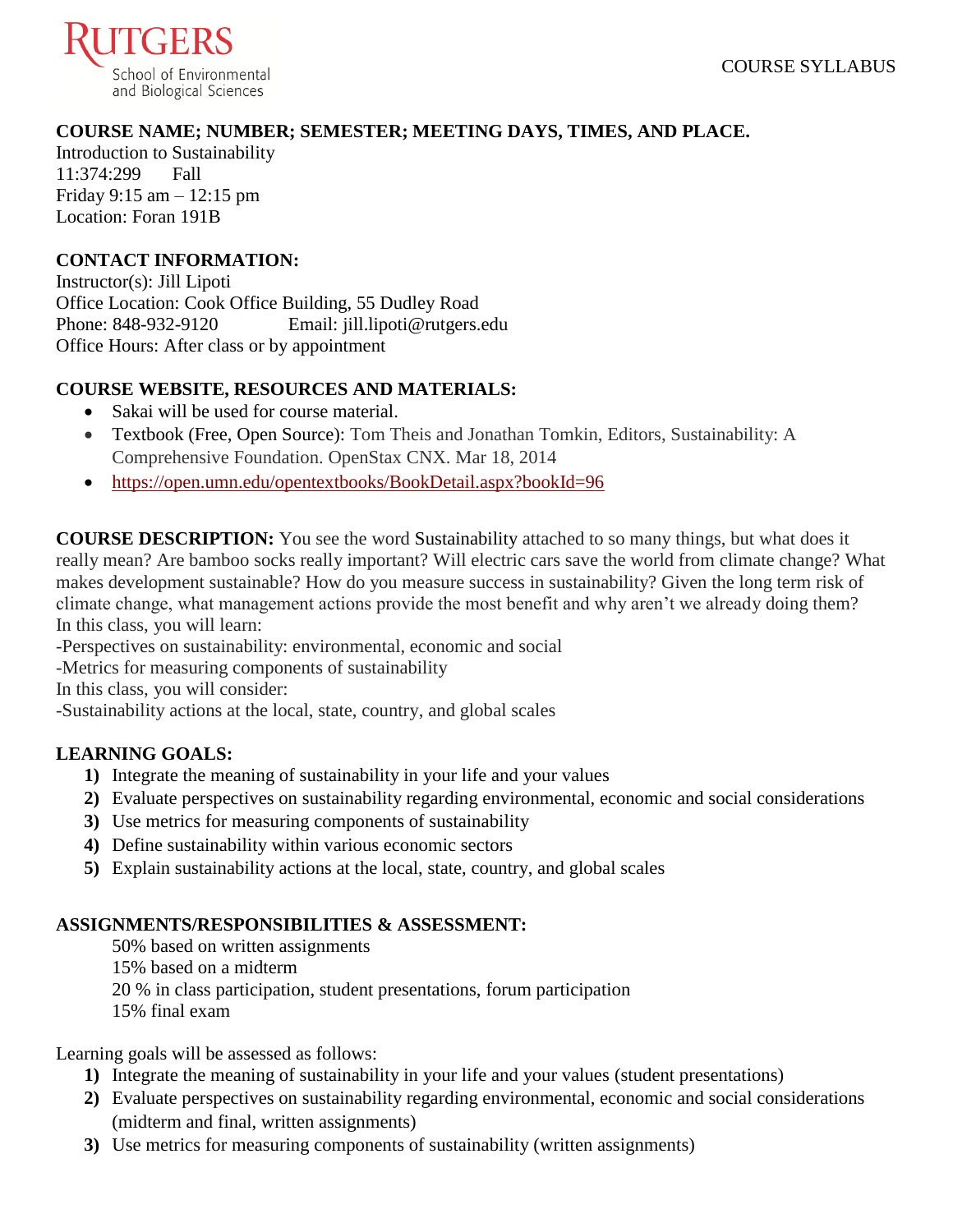

- **4)** Define sustainability within various economic sectors (written assignments and presentations)
- **5)** Explain sustainability actions at the local, state, country, and global scales (presentations, assignments, midterm and final)

## **ACCOMODATIONS FOR STUDENTS WITH DISABILITIES**

Please follow the procedures outlined at [https://ods.rutgers.edu/students/registration-form.](https://ods.rutgers.edu/students/registration-form) Full policies and procedures are at<https://ods.rutgers.edu/>

#### **ABSENCE POLICY**

Students are expected to attend all classes; if you expect to miss one or two classes, please use the University absence reporting website<https://sims.rutgers.edu/ssra/>to indicate the date and reason for your absence. An email is automatically sent to me.

### **COURSE SCHEDULE:**

| Week           | Topic                                          | Activities                                          |
|----------------|------------------------------------------------|-----------------------------------------------------|
|                | Definitions of Sustainability, Brundtland,     | Assignment: (5 points) Watch "Doughnut              |
|                | Population, Affluence, Technology (IPAT        | Economics" on youtube.                              |
|                | equation)                                      | Write 3 paragraphs on how you would influence       |
|                | Evolution of Environmental Policy in the US    | the highest resource users to change their          |
|                | <b>Conservation Movement</b>                   | consumption choices. Be prepared to discuss         |
|                | Environmental Risk Management,                 | your ideas in class.                                |
|                | Sustainability paradigm                        |                                                     |
| $\overline{2}$ | <b>Discussion of Doughnut Economics</b>        | Assignment: (10 points) Look back through           |
|                | Public health and climate change               | history and choose one society. Did it survive so   |
|                | Unintended consequences (Malaria, acid         | far? What practices were sustainable? What          |
|                | rain, stratospheric ozone depletion, coastal   | perturbations occurred to cause those societies to  |
|                | hypoxia) Introduction of the UN Sustainable    | change/collapse? (Use 3 sources and write 2         |
|                | <b>Development Goals</b>                       | pages).                                             |
| 3              | <b>Student Presentations on sustainable</b>    | Assignment: (5 points) Choose one city with         |
|                | societies                                      | CSO issues, and read their plan.                    |
|                | Water cycle, water and wastewater              | New York, Philadelphia, Camden, Indianapolis,       |
|                | treatment, stormwater management               | Seattle                                             |
|                | <b>UN SDG on Clean Water</b>                   | How does the plan measure success? How does it      |
|                | <b>UNSDG</b> on Life Below Water               | measure progress? Do you think it will work?        |
|                | Solid waste – recycling – litter – plastics in | Why or why not? Three paragraphs. Be prepared       |
|                | the ocean                                      | to discuss your findings.                           |
|                | Ocean acidification and eutrophication         |                                                     |
|                | <b>Combined Sewer Overflow</b>                 |                                                     |
|                |                                                |                                                     |
| $\overline{4}$ | Discussion on CSO and stormwater plans         | Case studies of water reuse, Cape May, Tampa,       |
|                | <b>Estuaries/ Restoration of wetlands</b>      | <b>Tel Aviv</b>                                     |
|                | Restoration of Barnegat Bay $-10$ point plan   | Assignment: (10 points) Could water reuse be a      |
|                | <b>Restoration of Raritan River watershed</b>  | solution for coastal areas of NJ that are projected |
|                | <b>Water Reuse</b>                             | to have a high population growth? Strategize        |
|                |                                                | about how to build support for water reuse.         |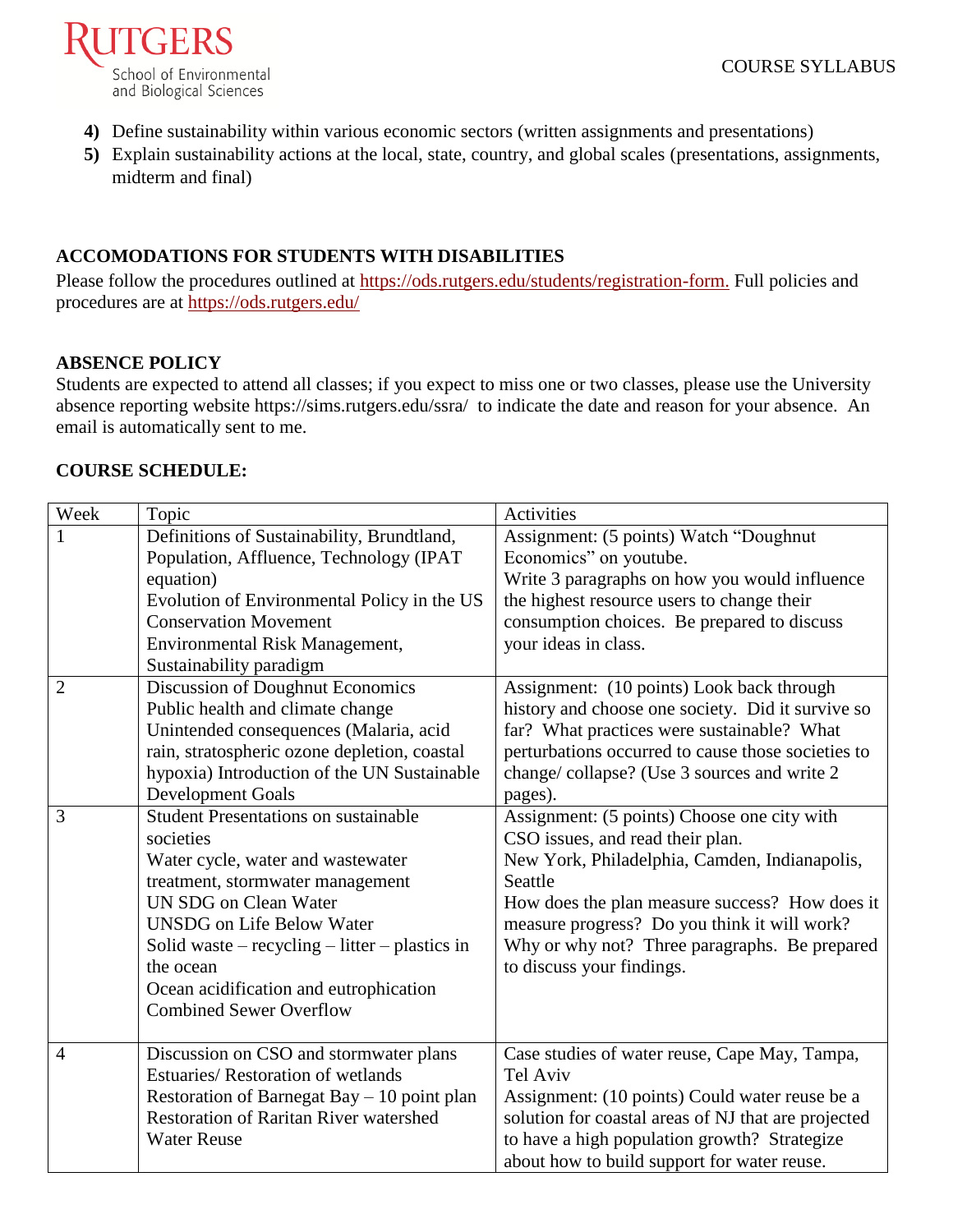

| 5<br>6 | Water reuse discussion<br>Worldwide energy consumption, energy mix,<br>management of waste generation, tradeoffs<br>in air pollution, CO2 generation<br>UN SDG on Affordable Clean Energy<br>Agriculture<br>Implications of animal and plant extinction<br>Class discussion on intervention strategies              | Choose either "old growth forest protection" or<br>"cats as invasive species" or "bringing back the<br>black bear in Florida". Discuss the importance of<br>individual and non-profit group action versus<br>governmental intervention in preserving and<br>enhancing ecosystems for future generations.<br>How do you see yourself influencing this?<br>Study for midterm |
|--------|---------------------------------------------------------------------------------------------------------------------------------------------------------------------------------------------------------------------------------------------------------------------------------------------------------------------|----------------------------------------------------------------------------------------------------------------------------------------------------------------------------------------------------------------------------------------------------------------------------------------------------------------------------------------------------------------------------|
|        | <b>UNSDG</b> on Peace and Justice<br>Agriculture and sustainability<br>UN SDG on Zero Hunger<br>Food Waste                                                                                                                                                                                                          |                                                                                                                                                                                                                                                                                                                                                                            |
| 7      | Mid-term<br>Learn about the stock market<br><b>Sustainability Indices</b>                                                                                                                                                                                                                                           | Assignment: Pick a company in the Dow Jones<br>Sustainability Index, and one competitor.<br>Compare and contrast their performance. Provide<br>comments on the reasons for their relative<br>success.                                                                                                                                                                      |
| 8      | Discussion of DJSI<br><b>Environmental Systems Thinking</b><br>Life Cycle Analysis<br><b>Climate Change</b>                                                                                                                                                                                                         | Assignment: Identify actions to combat climate<br>change.                                                                                                                                                                                                                                                                                                                  |
| 9      | Field trip to the EcoComplex, Bordentown,<br>NJ                                                                                                                                                                                                                                                                     | Answer questions related to the field trip on Sakai                                                                                                                                                                                                                                                                                                                        |
| 10     | Cumulative impacts, synergism, diverse<br>populations<br>Risk prioritization schemes – probabilistic<br>risk, scientific uncertainty. Of all the risks<br>affecting a population, which are the most<br>serious? Which are we capable of<br>controlling? How do we accommodate<br>competing goals?                  | Assignment: Watch youtube of Paul and Ann<br>Ehrlich discuss "Can a collapse of global"<br>civilization be avoided?" Comment.                                                                                                                                                                                                                                              |
| 11     | Discussion of programs to influence<br>population growth<br>UN SDG on Quality Education and Gender<br>Equality<br>Government systems vs. voluntary actions,<br>Citizen empowerment through information,<br>Pollution Prevention, Right to Know, Toxic<br><b>Catastrophe Prevention, Mass Balance</b><br>accounting, | Assignment: Changing the culture<br>How can art/ music/ dance influence the culture<br>to become more sustainable?                                                                                                                                                                                                                                                         |
| 12     | All students present art/ music/ culture<br>findings                                                                                                                                                                                                                                                                |                                                                                                                                                                                                                                                                                                                                                                            |
| 13     | Redevelopment, shifting land uses, trends in<br>residential choices, trends in commuting,<br><b>Brownfields</b>                                                                                                                                                                                                     | Assignment: present a case study, Success story<br>in Brownfields                                                                                                                                                                                                                                                                                                          |
| 14     | Report out on Redevelopment, Discussion of<br>sustainability jobs, prep for final exam                                                                                                                                                                                                                              |                                                                                                                                                                                                                                                                                                                                                                            |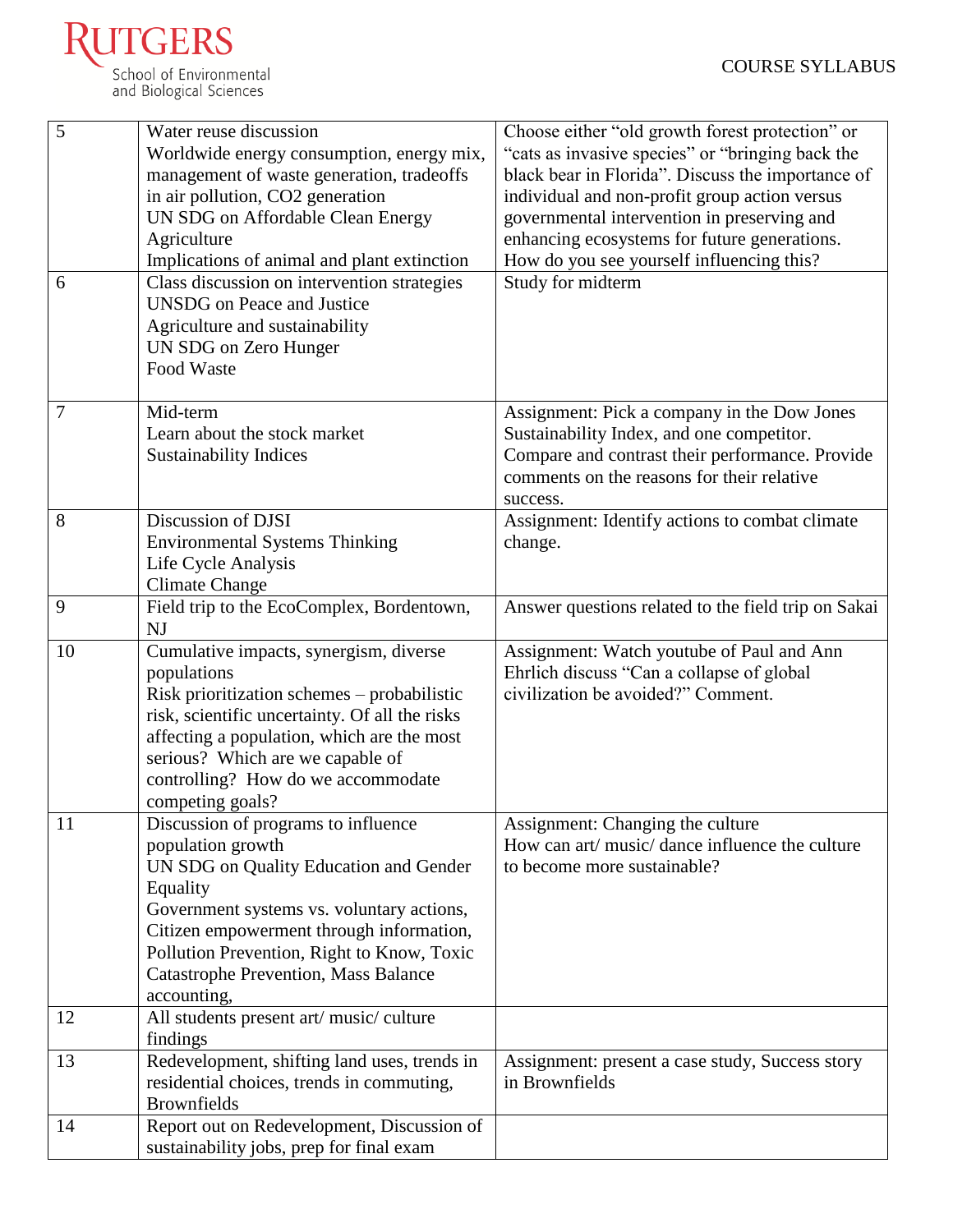**TGERS** School of Environmental and Biological Sciences

Final exam

# **FINAL EXAM ADMINISTERED DURING EXAM PERIOD**

# **ACADEMIC INTEGRITY**

The university's policy on Academic Integrity is available at [http://academicintegrity.rutgers.edu/academic](http://academicintegrity.rutgers.edu/academic-integrity-policy)[integrity-policy.](http://academicintegrity.rutgers.edu/academic-integrity-policy) The principles of academic integrity require that a student:

- properly acknowledge and cite all use of the ideas, results, or words of others.
- properly acknowledge all contributors to a given piece of work.
- make sure that all work submitted as his or her own in a course or other academic activity is produced without the aid of impermissible materials or impermissible collaboration.
- obtain all data or results by ethical means and report them accurately without suppressing any results inconsistent with his or her interpretation or conclusions.
- treat all other students in an ethical manner, respecting their integrity and right to pursue their educational goals without interference. This requires that a student neither facilitate academic dishonesty by others nor obstruct their academic progress.

 uphold the canons of the ethical or professional code of the profession for which he or she is preparing. Adherence to these principles is necessary in order to ensure that

- everyone is given proper credit for his or her ideas, words, results, and other scholarly accomplishments.
- all student work is fairly evaluated and no student has an inappropriate advantage over others.
- the academic and ethical development of all students is fostered.
- the reputation of the University for integrity in its teaching, research, and scholarship is maintained and enhanced.

Failure to uphold these principles of academic integrity threatens both the reputation of the University and the value of the degrees awarded to its students. Every member of the University community therefore bears a responsibility for ensuring that the highest standards of academic integrity are upheld.

Enter optional text or delete. Copy and paste elsewhere if you wish to edit. Here is an example from a syllabus (spring 2010 Andy Egan 01:730: 252 Eating Right: Cheating on tests or plagiarizing materials in your papers deprives you of the educational benefits of preparing these materials appropriately. It is personally dishonest to cheat on a test or to hand in a paper based on unacknowledged words or ideas that someone else originated. It is also unfair, since it gives you an undeserved advantage over your fellow students who are graded on the basis of their own work. In this class we will take cheating very seriously. All suspected cases of cheating and plagiarism will be automatically referred to the Office of Judicial Affairs, and we will recommend penalties appropriate to the gravity of the infraction. To help protect you, and future students, from plagiarism, we require all papers to be submitted through Turnitin.com.

### **STUDENT WELLNESS SERVICES**

[Just In Case Web App](http://m.appcreatorpro.com/m/rutgers/fda9f59ca5/fda9f59ca5.html) <http://codu.co/cee05e>

Access helpful mental health information and resources for yourself or a friend in a mental health crisis on your smartphone or tablet and easily contact CAPS or RUPD.

#### Counseling, ADAP & Psychiatric Services (CAPS)

(848) 932-7884 / 17 Senior Street, New Brunswick, NJ 08901/ [www.rhscaps.rutgers.edu/](http://www.rhscaps.rutgers.edu/)

CAPS is a University mental health support service that includes counseling, alcohol and other drug assistance, and psychiatric services staffed by a team of professional within Rutgers Health services to support students' efforts to succeed at Rutgers University. CAPS offers a variety of services that include: individual therapy,